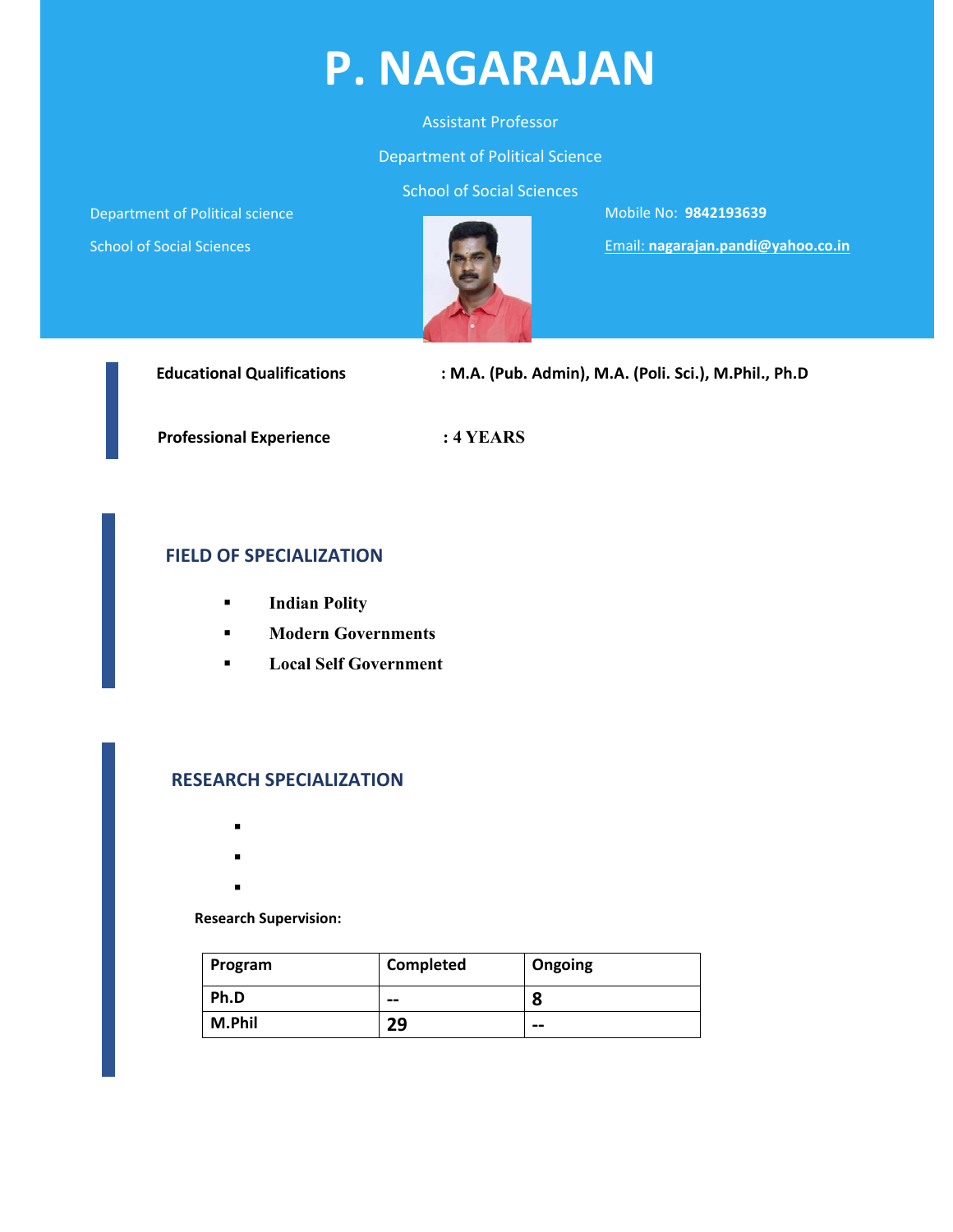#### **PROFESSIONAL EXPERIENCE**

| No | <b>Institution</b> | <b>Position</b>  | <b>From</b> | To     | <b>Duration</b> |
|----|--------------------|------------------|-------------|--------|-----------------|
|    |                    |                  | (date)      | (date) |                 |
|    | Madurai Kamaraj    | <b>Assistant</b> | 11.07.      | Till   |                 |
|    | <b>University</b>  | <b>Professor</b> | 2014        | Date   |                 |

# **RESEARCH COLLABORATION (BOTH NATIONAL & INTERNATIONAL)**

| Name of the         | Institute | <b>Collaboration</b> | <b>Collaboration Output</b>      |
|---------------------|-----------|----------------------|----------------------------------|
| <b>Collaborator</b> |           | <b>Details</b>       | (Papers/Patents/Research/Online) |
| ---                 | ---       | ---                  | ---                              |

### **COMPLETED RESEARCH PROJECT**

| No  | <b>Title of the Project</b> | <b>Funding Agency</b> | <b>Total Grant</b> | Year  |
|-----|-----------------------------|-----------------------|--------------------|-------|
| --- | ---                         | ---                   | $- - -$            | $---$ |

#### **ON‐GOING RESEARCH PROJECT**

| No  | <b>Title of the Project</b> | <b>Funding Agency</b> | <b>Total Grant</b> | Year |
|-----|-----------------------------|-----------------------|--------------------|------|
| --- | ---                         | ---                   | ---                | ---  |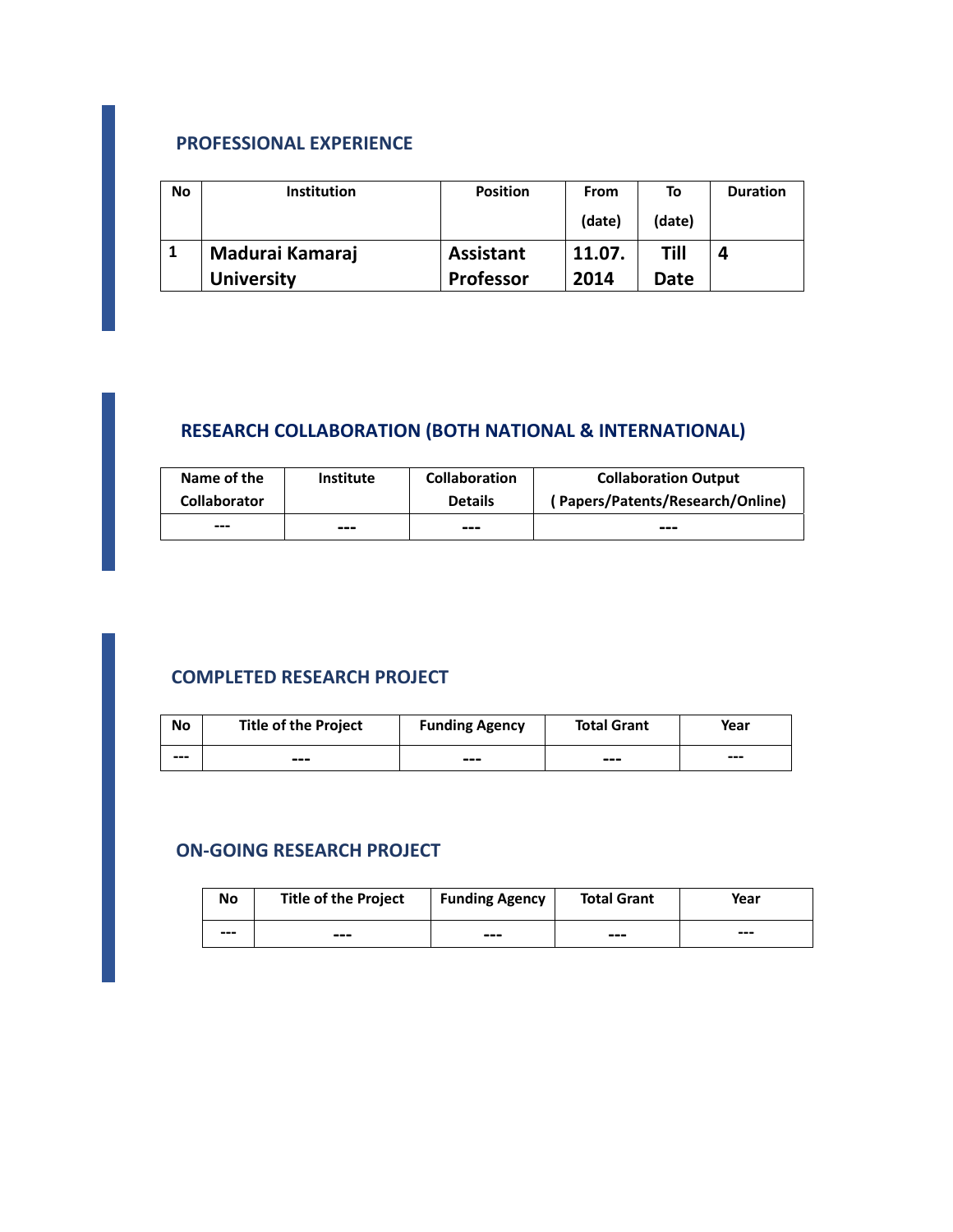## **HONORS/AWARDS/RECOGNITIONS**

 $\blacksquare$  Nil

#### **PUBLICATIONS**

 $\blacksquare$  Nil

### **PAPER PRESENTED IN CONFERENCE/SEMINAR/WORKSHOP**

| <b>Name of the Conference</b>  | Date      | <b>Place</b> | <b>Title</b>             | Author(s)      |
|--------------------------------|-----------|--------------|--------------------------|----------------|
| National Seminar on Nehru and  | $19$ Dec- |              | Nehru's Foreign          | Dr.P.Nagarajan |
| the Contemporary World         | 2006      | <b>MKU</b>   | Policy                   |                |
| National Seminar on Ageing:    | 11& 212   | Annamalai    | Social                   | Dr.P.Nagarajan |
| Issues and Strategies          | Jan-      | University   | Construction of          |                |
|                                | 2011      |              | old Agree                |                |
| National Seminar on            | 11&812    | Annamalai    | <b>Political Parties</b> | Dr.P.Nagarajan |
| Democracy and Discontent in    | Feb-      | University   | and Corruption in        |                |
| India                          | 2011      |              | Tamilnadu: An            |                |
|                                |           |              | overview                 |                |
| Exclusion of Sex workers and   | 8&9       | Annamalai    | Commercial Sex           | Dr.P.Nagarajan |
| frameworks in India            | Feb-      | University   | Workers – Issues         |                |
|                                | 2011      |              | and Challenges           |                |
| Inequalities in Indian Society | 30&31     | Annamalai    | Gender                   | Dr.P.Nagarajan |
|                                | Mar-      | University   | Inequalities in          |                |
|                                | 2011      |              | Modern Society           |                |
|                                |           |              | an Insight               |                |
| Combating Corruption in India  | 19&20     | Gobi Arts    | Causes of                | Dr.P.Nagarajan |
|                                | Aug-      | & Science    | Corruption in            |                |
|                                | 2011      | Colllege     | India                    |                |
| Importance of Human Rights     | $6 - 17$  | Gobi Arts    | Women Human              | Dr.P.Nagarajan |
| and Women Empowerment          | Sep-      | & Science    | Rights and               |                |
|                                | 2011      | Colllege     | International            |                |
|                                |           |              | Humanitarian             |                |
|                                |           |              | Law                      |                |
| Human Rights: Victims and      | $13 -$    | Loganathan   | <b>Gender Based</b>      | Dr.P.Nagarajan |
| Rehablitation                  | $14Oct -$ | Narayanas    | Violence in India        |                |
|                                | 2011      | wamy Govt    |                          |                |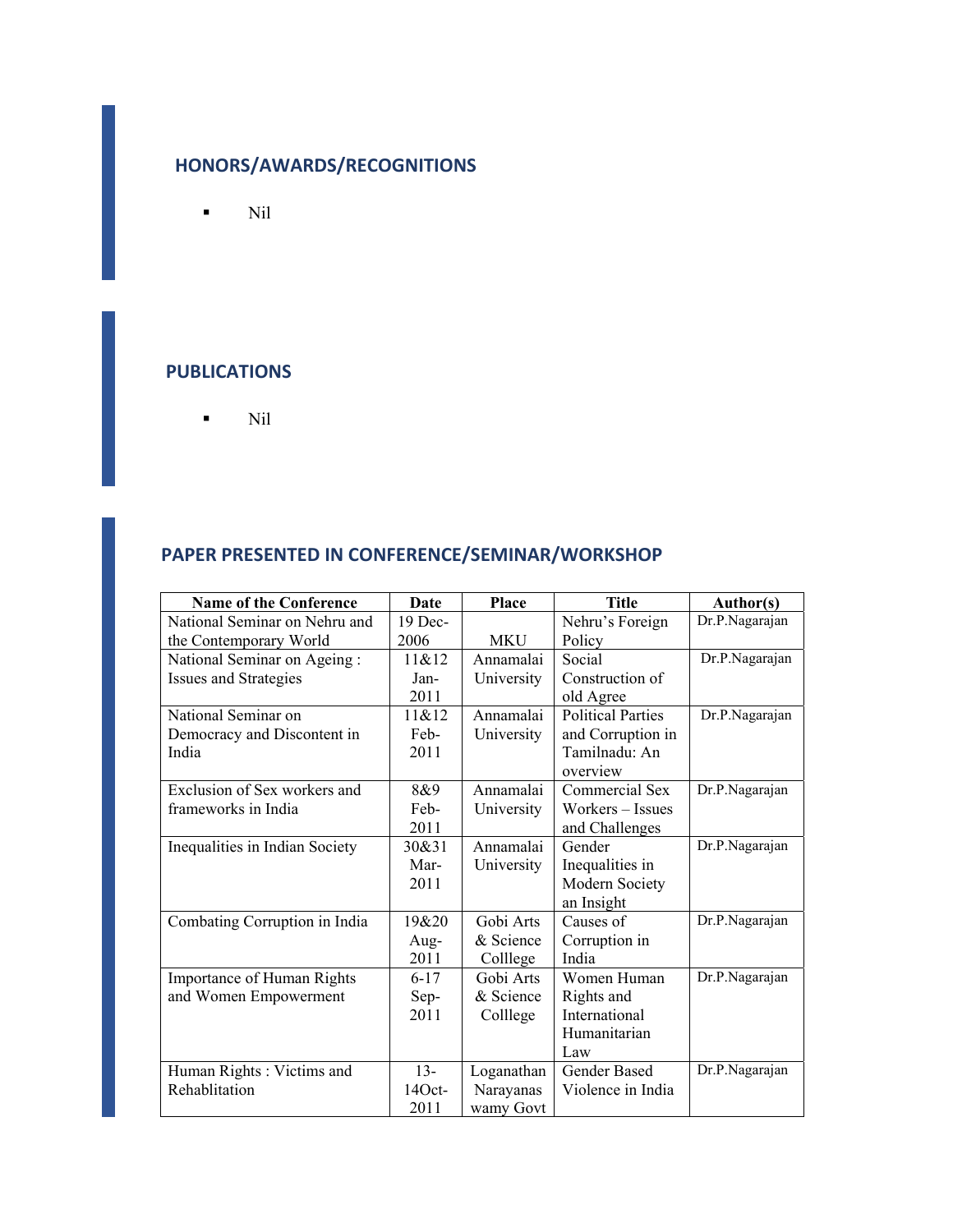|                                                                                 |                                  | Arts<br>College                    |                                                                                           |                |
|---------------------------------------------------------------------------------|----------------------------------|------------------------------------|-------------------------------------------------------------------------------------------|----------------|
| Urbanism in India: Challenges<br>and Strategies                                 | $02 - 03$<br>Feb-<br>2012        | Christ<br>University               | Crisis in Urban<br>Development                                                            | Dr.P.Nagarajan |
| Health Environment and Human<br>Rights                                          | 28-29<br>Feb-<br>2012            | Annamalai<br>University            | Women Health<br>As Human Rights<br>-A Study                                               | Dr.P.Nagarajan |
| Social Exclusion and inclusion:<br>issues and Challenges                        | $26 - 27$<br>Mar-<br>2012        | Annamalai<br>University            | Impact of Socio-<br>Economic<br>Condition on<br>Health in Rural<br>Area                   | Dr.P.Nagarajan |
| Indian Association for American<br><b>Stuties</b>                               | 29-31<br>Aug-<br>2012            | Annamalai<br>University            | Comparative<br>Analysis of<br>Democratical<br>Expriments<br>between USA &<br>India        | Dr.P.Nagarajan |
| Pasumpon Muthuramalinga<br>Thevar - Multi Faceted<br>Personality                | $9th$ Jan-<br>2013               | <b>MKU</b>                         | Njrpak; tsh;j;j<br>Njth;                                                                  | Dr.P.Nagarajan |
| Contemporary Development in<br>India: Discourses on past,<br>Present and Future | 20 Mar-<br>2012                  | <b>MKU</b>                         | Nehru's Foreign<br>Policy                                                                 | Dr.P.Nagarajan |
| Social Exclusion of<br>Marginalized Groups in India                             | $21 - 22$<br>Mar-<br>2014        | Annamalai<br>University            | Disabilities and<br>Woman Health<br>Issues                                                | Dr.P.Nagarajan |
| Community Health: Issues and<br>Challenges                                      | 28 <sup>th</sup><br>Mar-<br>2014 | Annamalai<br>University            | Problems of Rural<br>Health - A Study                                                     | Dr.P.Nagarajan |
| Managerial Excellences in 21st<br>Century                                       | $5th$ Jan-<br>2015               | S.Vellaicha<br>my Nadar<br>College | A study on E-<br>Waste<br>Management in<br>Madurai City                                   | Dr.P.Nagarajan |
| New Dimensions of<br>Management in the Globalized<br>Era                        | 29-30<br>Jan-<br>2015            | <b>MKU</b>                         | Management<br>Practices for<br>driving Employee<br>Performance                            | Dr.P.Nagarajan |
| <b>Communal Reservation: ITS</b><br>Issues and Challenges                       | 28-29<br>Sep-<br>2015            | MKU                                | A study on<br><b>Discrimination</b><br>Caste system and<br>Reservation<br>Policy of India | Dr.P.Nagarajan |
| Application of Remote Sensing<br>PPS Technology                                 | $17 - 18$<br>Dec-<br>2015        | <b>MKU</b>                         | Geographic<br>Information<br>System                                                       | Dr.P.Nagarajan |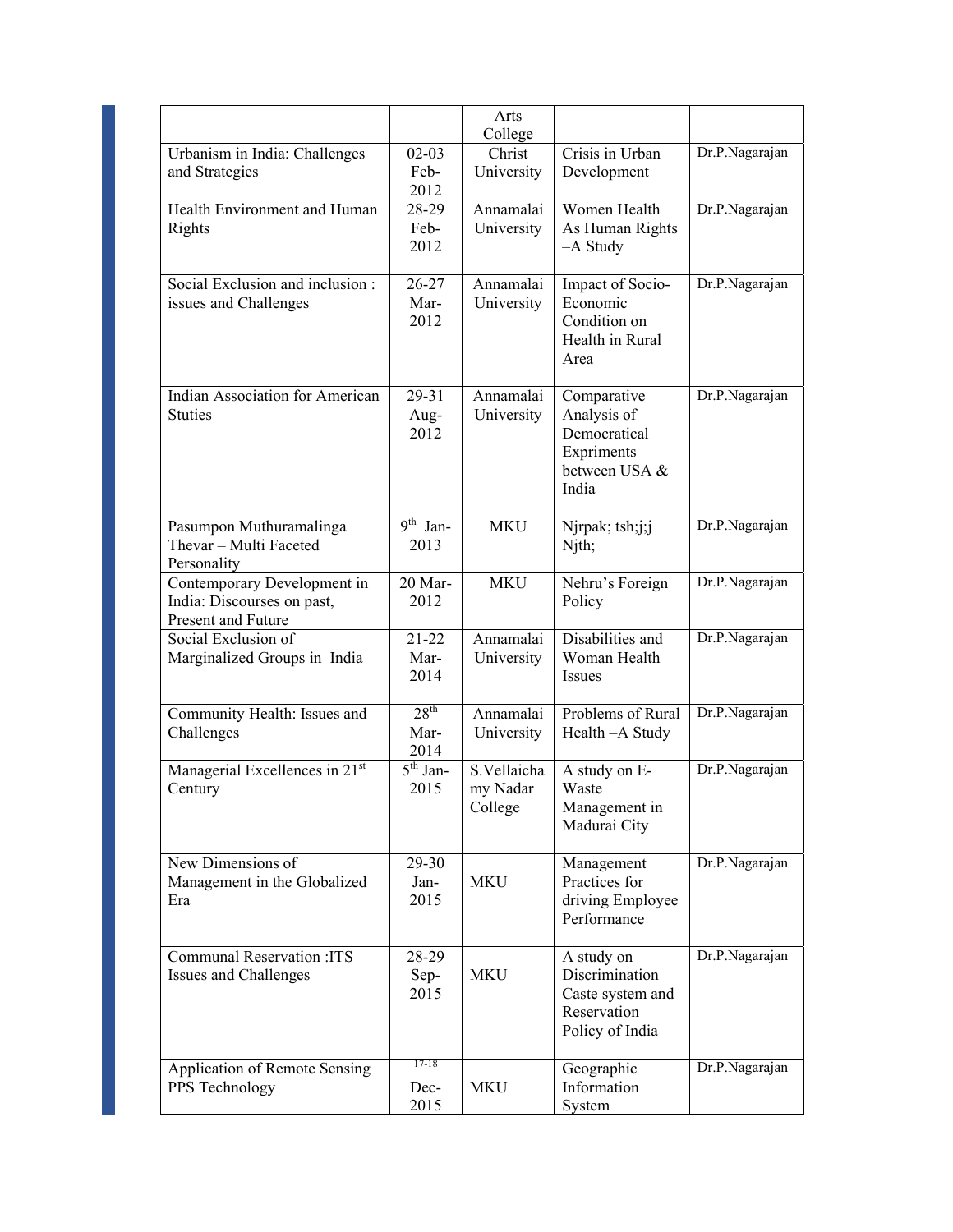|                                 |             |            | Techniques and                  |                |
|---------------------------------|-------------|------------|---------------------------------|----------------|
|                                 |             |            | Technology                      |                |
| Development Discourse           | $15 - 17 -$ | Arul       | Agricultural                    | Yes            |
|                                 | Mar-        | Anandar    | Extension and                   |                |
|                                 | 2011        | College    | Food Security                   |                |
|                                 |             |            | Livelihood                      |                |
|                                 |             |            | Alternative and                 |                |
|                                 |             |            | Poverty                         |                |
|                                 |             |            | Reducation                      |                |
| Business Response to Climate    | $7-9$ Dec-  |            | Climate Change:                 | Dr.P.Nagarajan |
| Change - From Awareness to      | 2011        | Periyar    | India's Perception              |                |
| Adoption                        |             | university | and Climate                     |                |
|                                 |             |            | Contusions                      |                |
|                                 |             |            | Policies and                    |                |
|                                 |             |            | Possibilities                   |                |
| Good Governance and             | $22 - 23$   |            | Lokpal: An                      | Dr.P.Nagarajan |
| Sustainable Development         | Mar-        | Annamalai  | <b>Effective Anti-</b>          |                |
|                                 | 2012        | University | Corruption body                 |                |
| Indian Association for Social   | $21 - 23$   |            | Environment and                 | Dr.P.Nagarajan |
| Sciences and Health             | Nov-        | JNU, New   | health Risks:                   |                |
|                                 | 2012        | Delhi      | Influence and                   |                |
|                                 |             |            | <b>Effects of Social</b>        |                |
|                                 |             |            | inequalities                    |                |
| PK Mookkiah Thevar the first    | 5th Sep     |            | Legacy of                       | Dr.P.Nagarajan |
| voice for Kachatheevu           | $-2014$     | <b>MKU</b> | <b>Criminal Tribes</b>          |                |
|                                 |             |            | Act in Present                  |                |
|                                 |             |            | context an Indian               |                |
|                                 |             |            | Perspective                     |                |
| Sustainable of Self Help Groups | $16 - 17$   | Rajahji    | A study on Self                 | Dr.P.Nagarajan |
| in Indian                       | Mar-        | Govt       | Help Groups in                  |                |
|                                 | 2015        | College    | Woman's Life                    |                |
| Trans Wellness & Wellbeing      | 26-28       | Annamalai  | Employment                      | Dr.P.Nagarajan |
|                                 | Mar-        | University | <b>Discrimination</b>           |                |
|                                 | 2015        |            |                                 |                |
| Gender Equality:                | $30 - 31$   |            | A Study on                      | Dr.P.Nagarajan |
| Mainstreaming Women             | Mar-        | Annamalai  | Woman's                         |                |
|                                 | 2017        | University | Emancipation                    |                |
|                                 |             |            | with Reference to               |                |
|                                 |             |            | Usilampatti Taluk               |                |
|                                 |             |            |                                 |                |
| New Dimensions of               | $3rd$ Feb-  |            | A Study on                      | Dr.P.Nagarajan |
| Management in the Globalized    | 2017        | <b>MKU</b> | Effectiveness of                |                |
| Era-2017                        |             |            | Social Media                    |                |
|                                 |             |            | Marketing                       |                |
|                                 |             |            | Strategy in India               |                |
|                                 |             |            |                                 |                |
| New Dimensions of               | $3rd$ Feb-  |            | A Study on                      | Dr.P.Nagarajan |
| Management in the Globalized    | 2017        | <b>MKU</b> | Integrated                      |                |
| Era-2017                        |             |            | Marketing<br>Practices in India |                |
|                                 |             |            |                                 |                |
| Violence Against Women:         | Sep30       | Annamalai  | A Case Study on                 | Dr.P.Nagarajan |
| Unearthing Strategies to        | $&$ Oct-    | University | Sexual                          |                |
| Combat                          | 01-2017     |            | Harassment                      |                |
|                                 |             |            |                                 |                |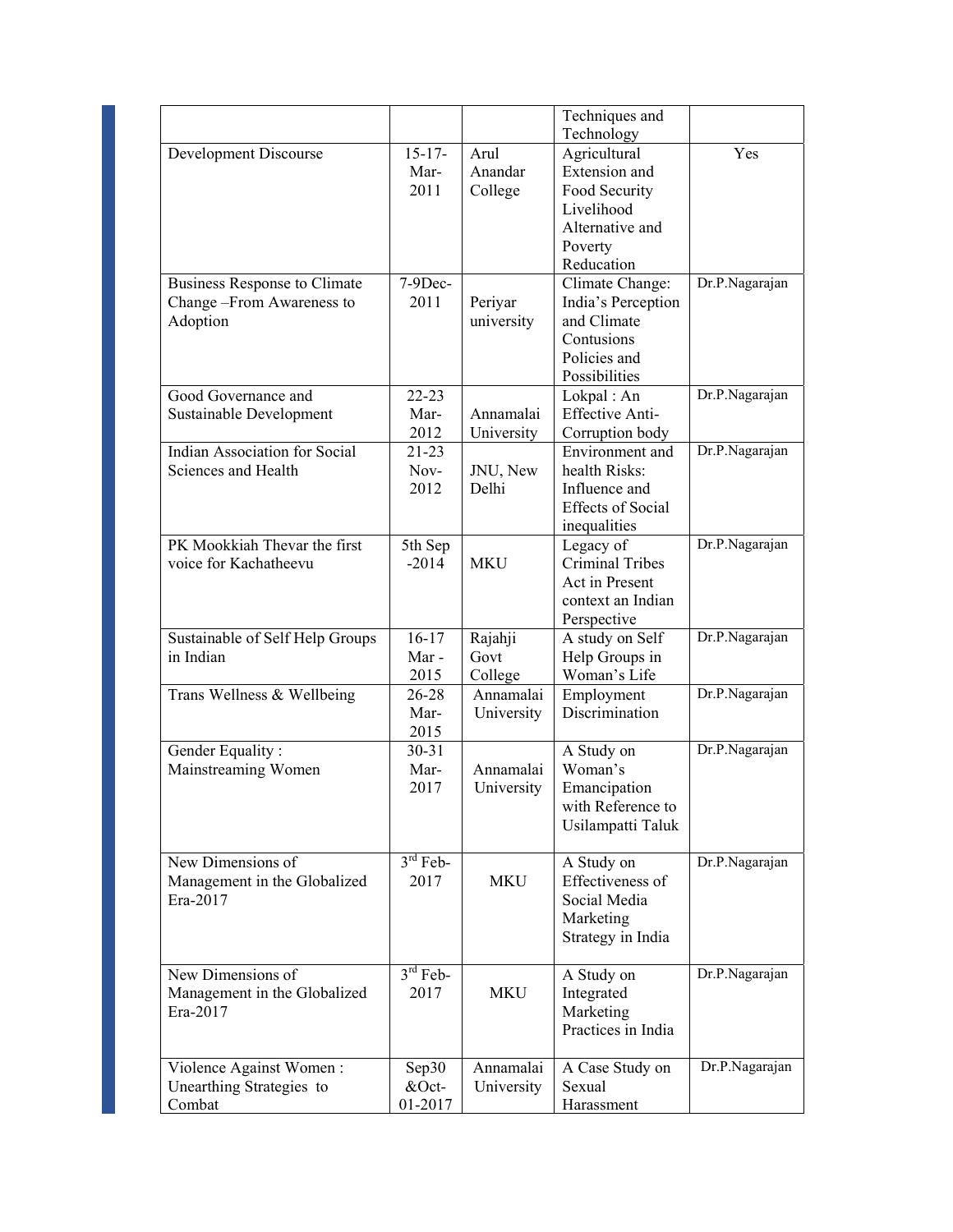|                                |                  |            | Abuse and Rape<br>Victims in India |                |
|--------------------------------|------------------|------------|------------------------------------|----------------|
| Indian Constitution and Nation | 20 <sup>th</sup> | <b>MKU</b> | Dr. B.R.                           | Dr.P.Nagarajan |
| Building: Vision & Mission of  | Nov-             |            | Ambedkar's role                    |                |
| Dr. B.R. Amedkar               | 2017             |            | in Women                           |                |
|                                |                  |            | Empowerment                        |                |

# **CONFERENCE/WORKSHOP/SEMINAR/TRAINING ORGANIZED**

| Type  | <b>Name</b> | Date(s) | Place | <b>Role Played</b> | <b>Funding</b><br>Agency |
|-------|-------------|---------|-------|--------------------|--------------------------|
| $---$ | $- - -$     | ---     | ---   | $--$               | ---                      |

## **BOOK PUBLISHED**

| Article/Title of the Book /<br><b>Author</b>                                                                                     |                | <b>Publisher</b>                                                                                                             | Year | <b>ISBN Number</b>     |
|----------------------------------------------------------------------------------------------------------------------------------|----------------|------------------------------------------------------------------------------------------------------------------------------|------|------------------------|
| <b>Chapter</b>                                                                                                                   |                |                                                                                                                              |      |                        |
| Human Upliftment in the<br>Information Era - A Study with<br>Special Reference to Employment<br>in Manufacturing Sector in India | Dr.P.Nagarajan | International<br>Journal of<br>Manufacturing<br>Science and<br>Technology,<br><b>Serials</b><br>Publications<br>pg.no. 19-23 |      | (ISSN: 0973-<br>5496), |
| A Study on the Customer<br>Perception on a Tourist Point                                                                         | Dr.P.Nagarajan | South Asian<br>Journal of<br>Socio-Political<br>Studies                                                                      |      | (ISSN:0972-<br>4613)   |
| Entrepreneurial Perception of<br>Problems in Tiny, Small, Medium<br>and Large Scale Industries: A<br>Comparative Perspective     | Dr.P.Nagarajan | Small<br>Enterprises<br>Development,<br>Management,<br>and Extension<br>Journal                                              |      | (ISSN:0970-<br>8464)   |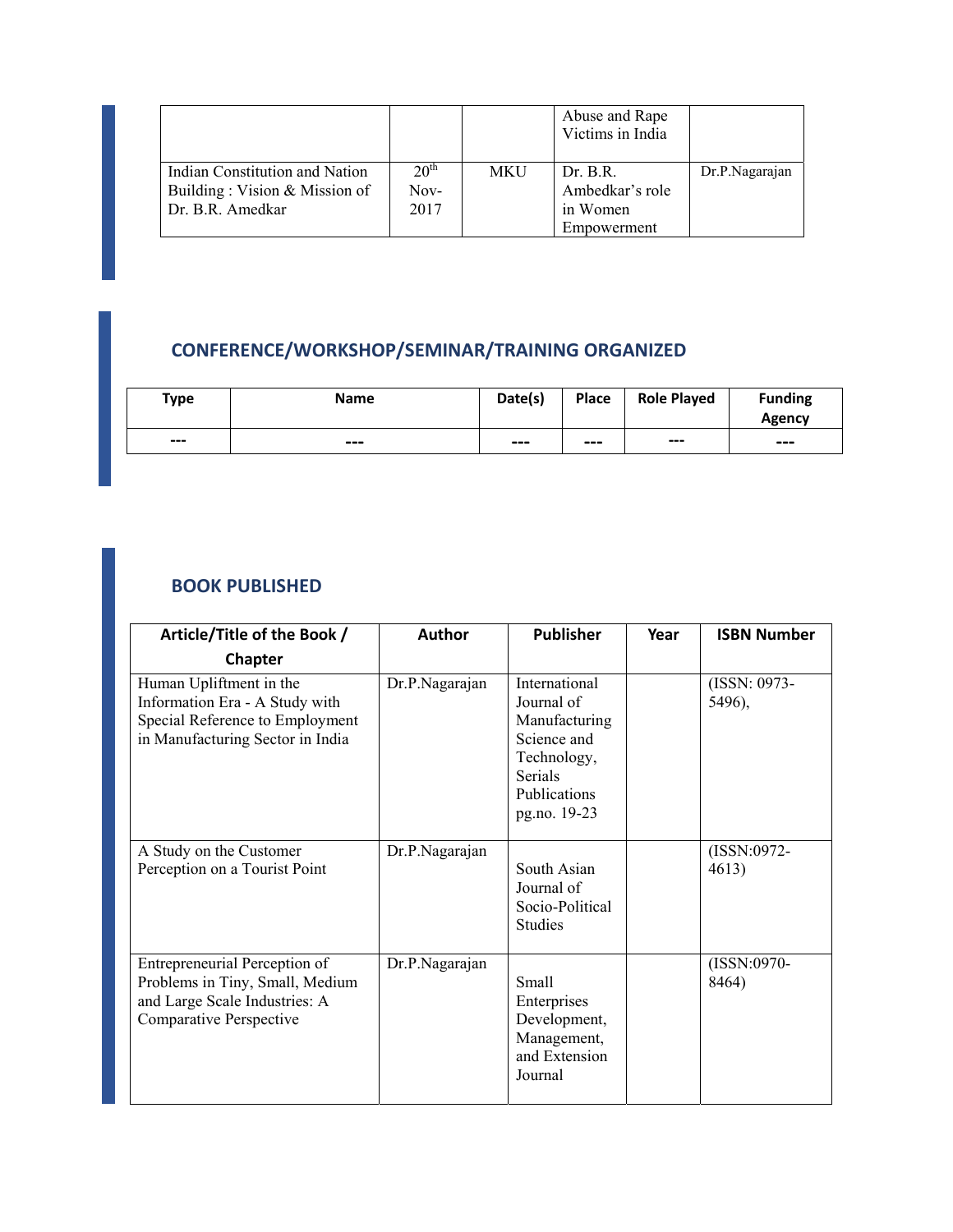| A Study on the Education and<br><b>Entrepreneurship Development</b>                                   | Dr.P.Nagarajan | Small<br>Enterprises<br>Development,<br>Management,<br>and Extension<br>Journal |                                    | $(ISSN:0970-8464)$ |
|-------------------------------------------------------------------------------------------------------|----------------|---------------------------------------------------------------------------------|------------------------------------|--------------------|
| Organizational Pattern of<br><b>Entrepreneurial Performance</b>                                       | Dr.P.Nagarajan | Southern<br>Economics                                                           |                                    | $(ISSN:0038-4046)$ |
| Hurdles to Entrepreneurship among the<br>Students of Tamil Nadu, India-A<br>Socio-Economic Perception | Dr.P.Nagarajan | Journal of<br>International<br><b>Business</b><br>And<br>Entrepreneurship       |                                    | $(ISSN 0128-7494)$ |
| A Study on the Structural Ratios in the<br>Industrial Economy of Tamil Nadu                           | Dr.P.Nagarajan | Indian Economic<br>Panorama<br>New Delhi                                        |                                    | ISSN: 0943-3657    |
| A Study on the Problems of Self Help<br>Groups in Rural Tamil Nadu                                    | Dr.P.Nagarajan | Annamalai<br><b>Business Revise</b>                                             |                                    | ISSN: 0974-1690    |
| Problems of Rural Women<br>Entrepreneurs in India: A Conceptual<br>Overview                           | Dr.P.Nagarajan | Indian Journal of<br>Applied<br>Research                                        |                                    | ISSN-2249-555X     |
| Religion conflicts in Indian                                                                          | Dr.P.Nagarajan |                                                                                 | 10 <sup>th</sup>                   | 978-81-93-80657-   |
| Tradition-525                                                                                         |                |                                                                                 | March <sub>20</sub><br>15          | $90 - 5$           |
| A Study on Self-Help Group in<br>woman life-112                                                       | Dr.P.Nagarajan |                                                                                 | $16-17$<br>March<br>2015           | 978-81-9090-533-6  |
| Legacy of Criminal Tribes Act in<br>Present Context-An Indian<br>Perspective -88                      | Dr.P.Nagarajan |                                                                                 | 5th Sep<br>2014                    | 978-81-920484-1-3  |
| Management Practices for driving<br>Employee-326                                                      | Dr.P.Nagarajan |                                                                                 | 3rd Feb<br>2017                    | 978-81-910200-5-2  |
| Disabilities and woman Health<br>Issues-95                                                            | Dr.P.Nagarajan |                                                                                 | 21& 22<br>March-<br>2014           | 978-111-1689-9     |
| Jawaharlal Nehru's Foreign Policy-<br>22                                                              | Dr.P.Nagarajan |                                                                                 | 20 <sup>th</sup><br>March-<br>2013 | 978-81-908633-9-1  |
| Comparative Analysis of                                                                               | Dr.P.Nagarajan |                                                                                 | $29 - 31$<br>August-               | 978-81-909174-4-5  |
| Democratic Experiments-54                                                                             |                |                                                                                 | 2012                               |                    |
| Annadurai's Contributions to                                                                          | Dr.P.Nagarajan |                                                                                 |                                    |                    |
| Tamilnadu People and Leadership                                                                       |                |                                                                                 |                                    | 978-93-5174-212-1  |
| Qualities-633                                                                                         |                |                                                                                 |                                    |                    |
| Women, Human Rights and                                                                               | Dr.P.Nagarajan |                                                                                 | $16-17$<br>Sep-2011                | 978-81-93-80657-   |
| International Humanitarian Law -                                                                      |                |                                                                                 |                                    | $90 - 5$           |
| 425                                                                                                   |                |                                                                                 |                                    |                    |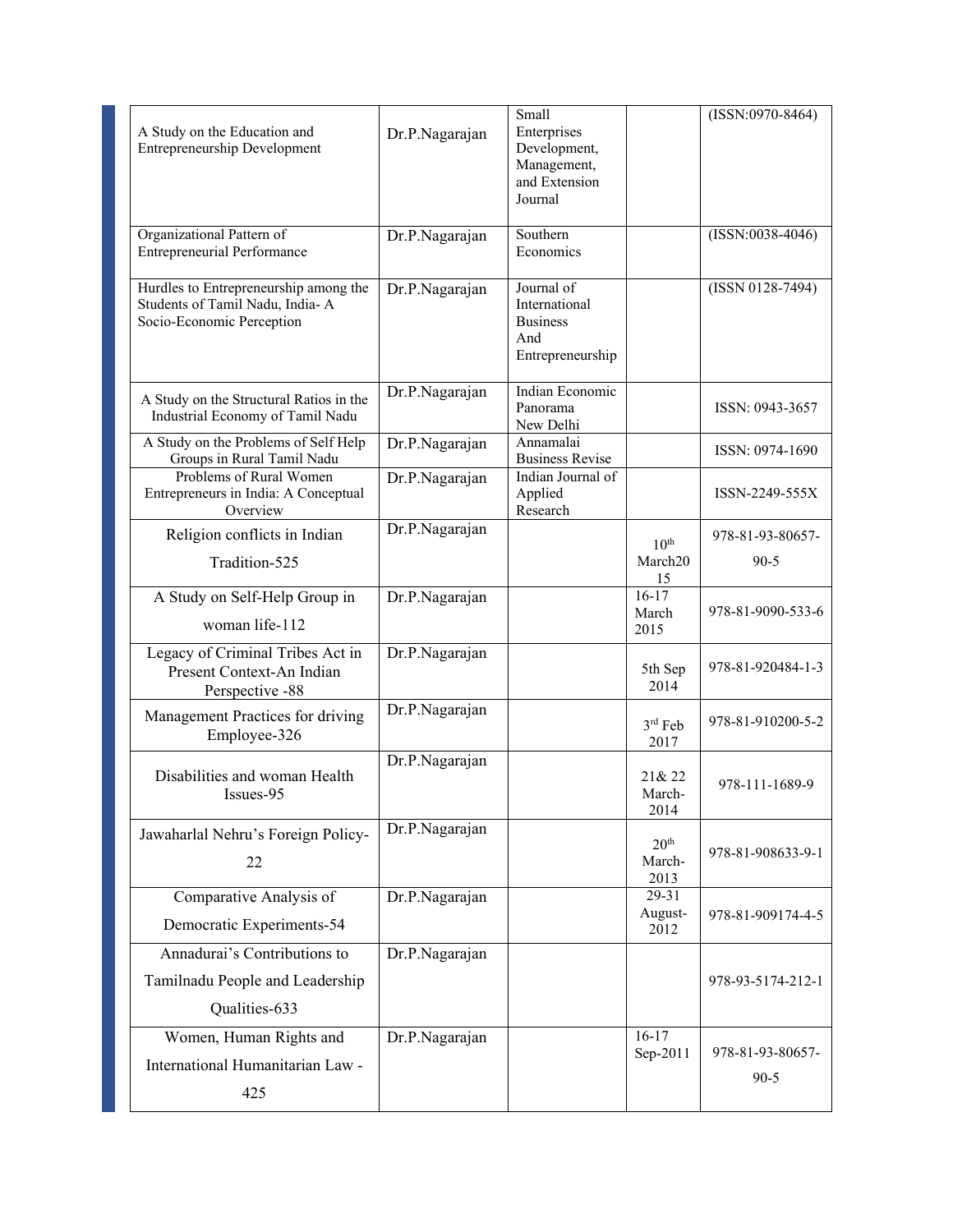| Crisis in Urban Development -305  | Dr.P.Nagarajan | $2-3$ Feb-<br>2012    | 978-81-9090-533-6 |
|-----------------------------------|----------------|-----------------------|-------------------|
| Gender based Violence in India-76 | Dr.P.Nagarajan | $13 - 14$<br>Oct-2014 | 978-81-920484-1-3 |
| தேசியம் வார்த்த தேவர்-158         | Dr.P.Nagarajan | $9th$ Jan-<br>2013    | 978-81-910200-5-2 |
| A Study on Discrimination, Caste  | Dr.P.Nagarajan | 28-29                 |                   |
| system and Reservation Policy of  |                | Sep-2015              | 978-111-1689-9    |
| India                             |                |                       |                   |
| Dr.B.R Ambedkar Role in Women     | Dr.P.Nagarajan | $20th$ Nov-           |                   |
| Empowerment -103                  |                | 2017                  | 2321-788X         |

### **MEMBERSHIP IN ACADEMIC BODIES**

 $\blacksquare$  Member in Board of Studies – MKU

#### **MEMBERSHIP IN PROFESSIONAL BODIES**

# **INTELLECTUAL PROPERTY RIGHTS (Patents)**

• Nil

 $\blacksquare$